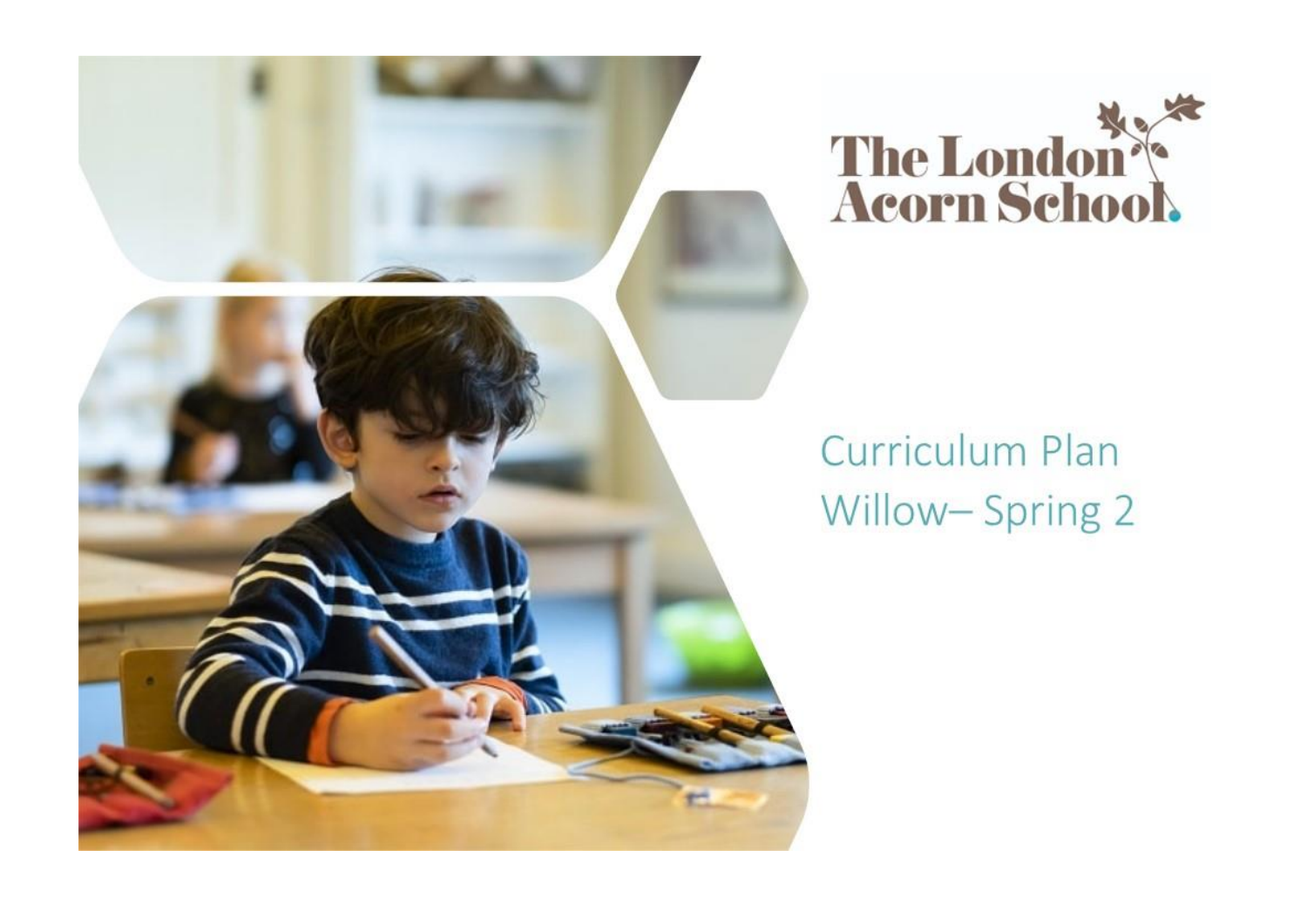

# Programmes of Study

Class/ Year Class 1 ( year 2 ) Term Spring Second half term

### Unit title : Amazing Animals Exploring nature, animals classification, using animal fables to learn about emotions and relationships

Literacy Genres

#### Reading Enhancements Where the Wild Things Are Maurice Sendak , Adventures of Tip Toes Lightly, Beatrix Potter Collection Stories

| Literacy   | Grammar<br>To add question marks to questions.<br>Writing purpose<br>Writing to entertain:<br>Stories (Including re-telling & traditional tales)<br>Descriptions<br>Poetry<br>In character role<br>Writing to inform:<br>Labels, Captions, Lists<br>Recount - First-hand experience<br>Instructions - First-hand experience<br>NCR - Information Leaflet | <b>Maths</b>      | Fractions-<br>Recognise, find and name a half as one of two equal parts of<br>an object, shape, length or quantity e.g. Find half of a length of<br>string, by folding;<br>Multiplication<br>Double and halve numbers to 20 e.g. double 6 is 12, half of 10 is 5<br>Read, write and interpret mathematical statements involving<br>addition $(+)$ , subtraction $(-)$ and equals $(=)$ signs<br>Represent, me=morise and use number bonds and related<br>subtraction facts within 10, in several forms e.g. $3 + 4 = 7$ ; $4 = 7$<br>$-3;$<br>Add and subtract one-digit and two-digit numbers to 20 (9 + 9,<br>18 - 9), including zero |
|------------|----------------------------------------------------------------------------------------------------------------------------------------------------------------------------------------------------------------------------------------------------------------------------------------------------------------------------------------------------------|-------------------|-----------------------------------------------------------------------------------------------------------------------------------------------------------------------------------------------------------------------------------------------------------------------------------------------------------------------------------------------------------------------------------------------------------------------------------------------------------------------------------------------------------------------------------------------------------------------------------------------------------------------------------------|
| <b>Art</b> | <b>PRINTING -BLOCK</b><br>Know what block printing is and how it can be<br>used                                                                                                                                                                                                                                                                          | <b>Humanities</b> | Geography<br>Explore where different animals are found and their favourite<br>environments                                                                                                                                                                                                                                                                                                                                                                                                                                                                                                                                              |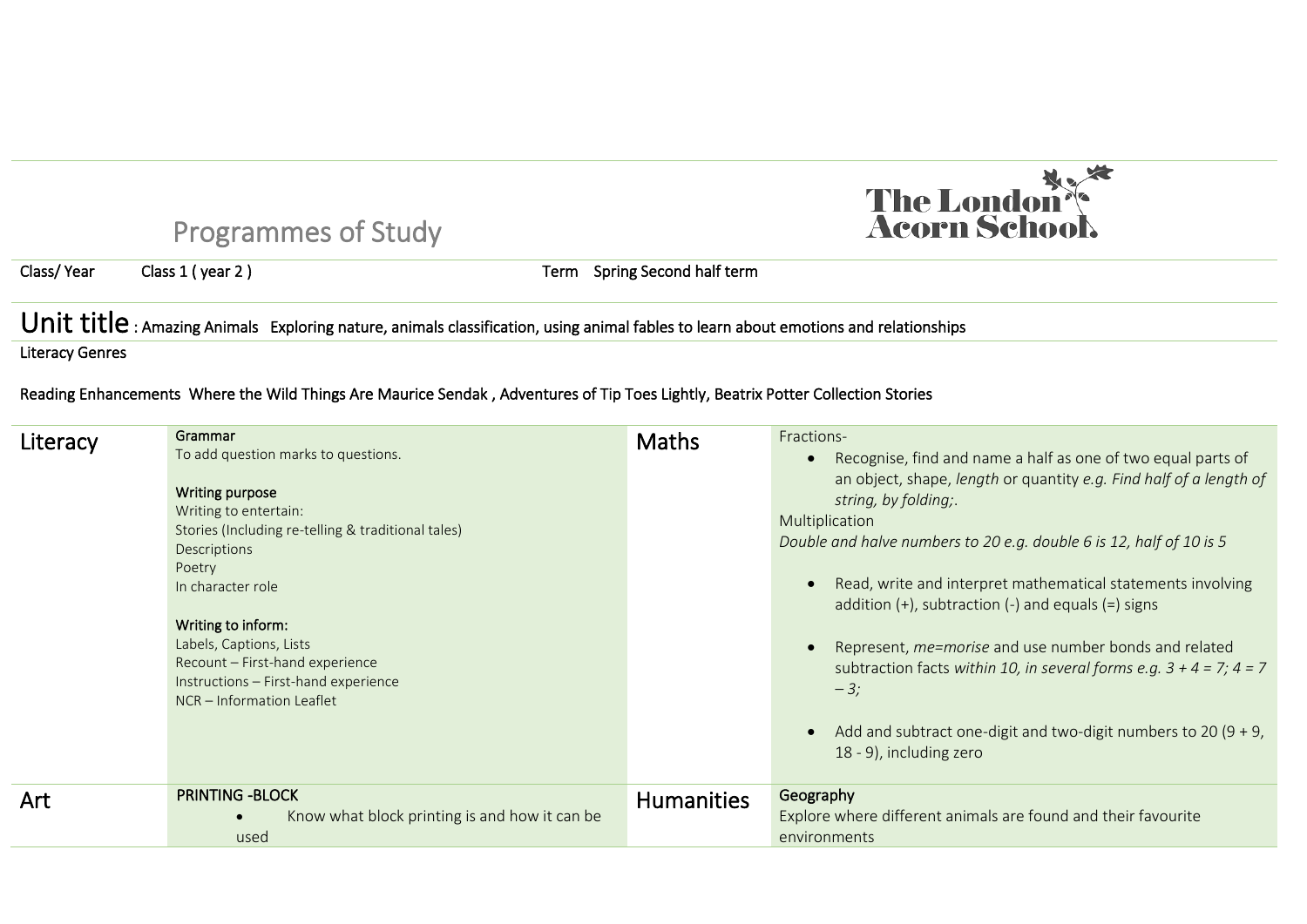| Relationships                                 | Explore and create animal print designs on<br>$\bullet$<br>paper<br>Cut paper to match a printing block<br>(polystyrene tile)<br>Use a fine object to etch a design onto a<br>printing block<br>Use 1 printing colour and a brayer to transfer<br>block patterns onto paper (could be coloured paper)<br>*use block printing inks<br>to develop a wide range of art and design techniques in using<br>colour, pattern, texture, line, shape, form and space<br>-Create potato stamp animal pattern or pawprint artwork to<br>display<br>Losing and finding                                          | Forest  | Identify and place animals in their correct biomes and suitable<br>environments<br>Barkie and Leafa show their patch of land. ID broadleaf plantain, its                                                                                                                                |
|-----------------------------------------------|-----------------------------------------------------------------------------------------------------------------------------------------------------------------------------------------------------------------------------------------------------------------------------------------------------------------------------------------------------------------------------------------------------------------------------------------------------------------------------------------------------------------------------------------------------------------------------------------------------|---------|-----------------------------------------------------------------------------------------------------------------------------------------------------------------------------------------------------------------------------------------------------------------------------------------|
| and Health                                    | Emotional Health - self esteem<br>Children will learn:<br>• about what happens when things get lost or change Children<br>should:<br>• be able to express how they feel when they lose something or<br>if things change (including moving home, losing toys, pets or<br>friends)<br>Traditional animal fable stories to explore<br>Animal behaviours and characteristics<br>$\bullet$<br>Animals of the UK, Europe and the World<br>$\bullet$<br>Identify our animals we 'feel like' and can relate to<br>$\bullet$<br>Reflect on relationships and dynamics through story and<br>$\bullet$<br>poem | School  | structure & healing properties. What is mud? What does it do?<br>Compare 2 habitats - riverbed and leaf litter. ID water shrimps &<br>woodlice. Imbolc weaving with natural materials. Whittling, sawing.<br>Basic fire skills.                                                         |
| Design and<br>technology /<br><b>Woodwork</b> | Make a walking stick / staff using natural materials.                                                                                                                                                                                                                                                                                                                                                                                                                                                                                                                                               | Science | <b>BIOLOGY - ANIMALS INCLUDING HUMANS</b><br>Pupils should be taught to: identify and name a variety of<br>common animals including fish, amphibians, reptiles, birds and<br>mammals.<br>identify and name a variety of common animals that are<br>carnivores, herbivores and omnivores |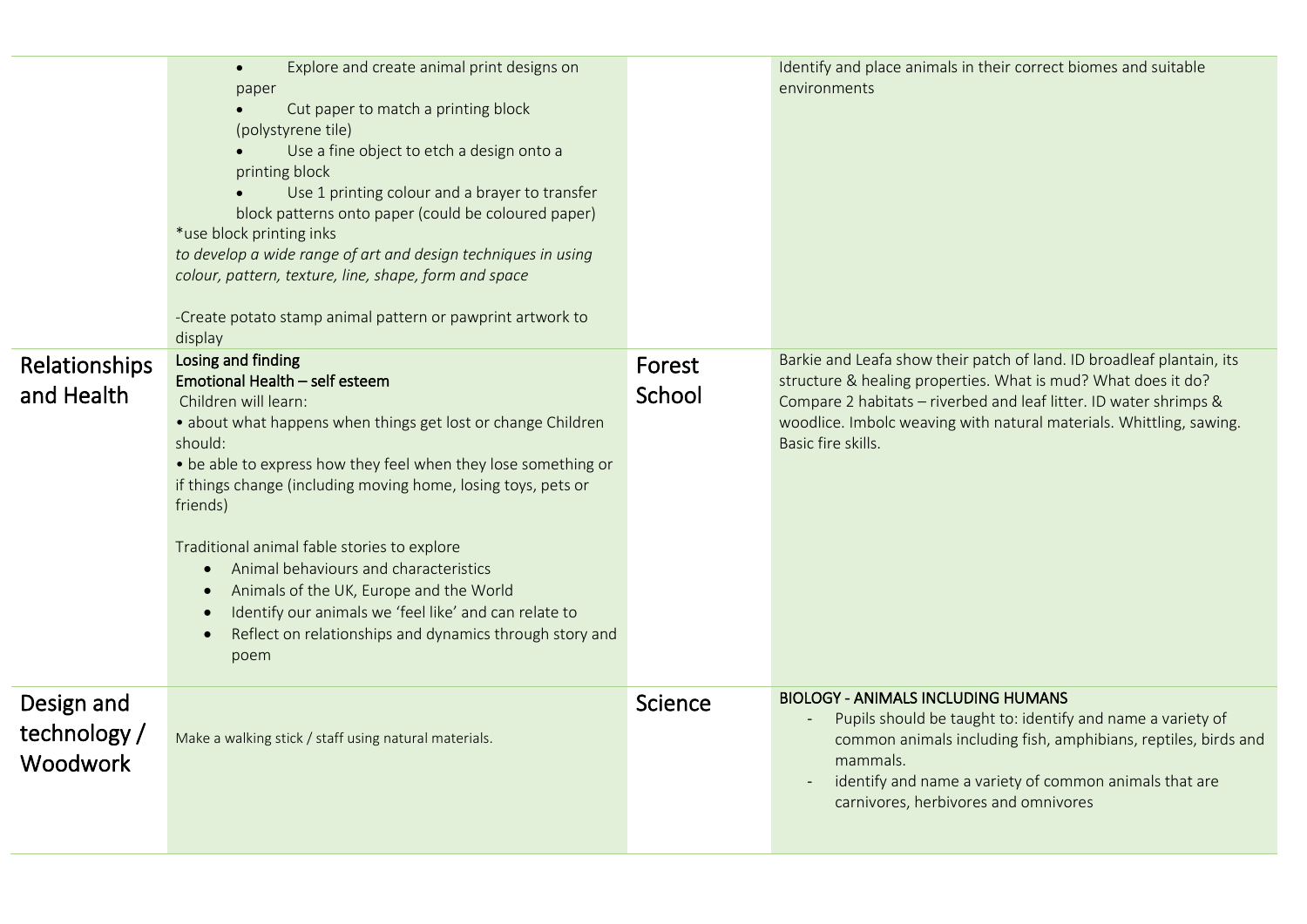|                             |                                                                                                                                                                                                                                                                                                                                                                                                                                                                                                                                                                                        |              | describe and compare the structure of a variety of common<br>animals (fish, amphibians, reptiles, birds and mammals,<br>including pets)<br>Pupils might work scientifically by: using their observations to compare<br>and contrast animals at first hand or through videos and photographs,<br>describing how they identify and group them; grouping animals<br>according to what they eat; and using their senses to compare different<br>textures, sounds and smells                                                                                                                                                                                                  |
|-----------------------------|----------------------------------------------------------------------------------------------------------------------------------------------------------------------------------------------------------------------------------------------------------------------------------------------------------------------------------------------------------------------------------------------------------------------------------------------------------------------------------------------------------------------------------------------------------------------------------------|--------------|--------------------------------------------------------------------------------------------------------------------------------------------------------------------------------------------------------------------------------------------------------------------------------------------------------------------------------------------------------------------------------------------------------------------------------------------------------------------------------------------------------------------------------------------------------------------------------------------------------------------------------------------------------------------------|
| Religious<br><b>Studies</b> | <b>ISLAM -LEADERS AND TEACHERS</b><br>Know that Islam began with The Prophet a long<br>$\bullet$<br>time ago.<br>Be aware of some stories from the life of The<br>Prophet and understand their meaning<br>Know that for Muslims Allah (The Islamic name<br>for the One True God who has no partner), is the<br>Creator, and provides all good things<br>Know the belief that each person has two<br>angels to watch over them<br>Ask and respond imaginatively to puzzling questions,<br>communicating their ideas<br>Explore the tradition of Ramadan as an Islamic Festival practise | <b>PE</b>    | <b>ATHLETICS</b><br>Can apply variety of speeds for different running lengths. Can perform<br>jumps with standing and running take off. Can send different objects to<br>gain distance, accuracy and improve performance.<br><b>SPORTSMANSHIP &amp; INVASION</b><br>Send a ball for a team member to receive and travel into another space<br>to make forward progress. Participate and co-operate in small, sided<br>games against an opponent with rule understanding. Receive a ball and<br>incorporate sending to a team member or shoot at a target. Practice<br>attacking and defending principles. Work in a small team to apply FSS's<br>and SSS's in game play. |
| French                      | Farm Animals in French<br>French colours introduction<br>Singing French Songs and rhymes<br>To re-cap what has been learned                                                                                                                                                                                                                                                                                                                                                                                                                                                            | <b>Music</b> | Follow changing pitch movements with their hands, with some<br>accuracy.<br>-Use high, low and middle voices with some awareness of how each<br>part of the voice 'feels' different<br>-Begin to recognise and name different sound sources and describe<br>them using appropriate vocabulary e.g. wobbly, squeaky, rough etc.<br>-Begin to identify how a sound has been produced e.g. by blowing,<br>plucking, tapping, shaking etc.<br>-Use percussion instruments and voices in different ways with growing<br>awareness of the effect created.                                                                                                                      |

## Trips and or events